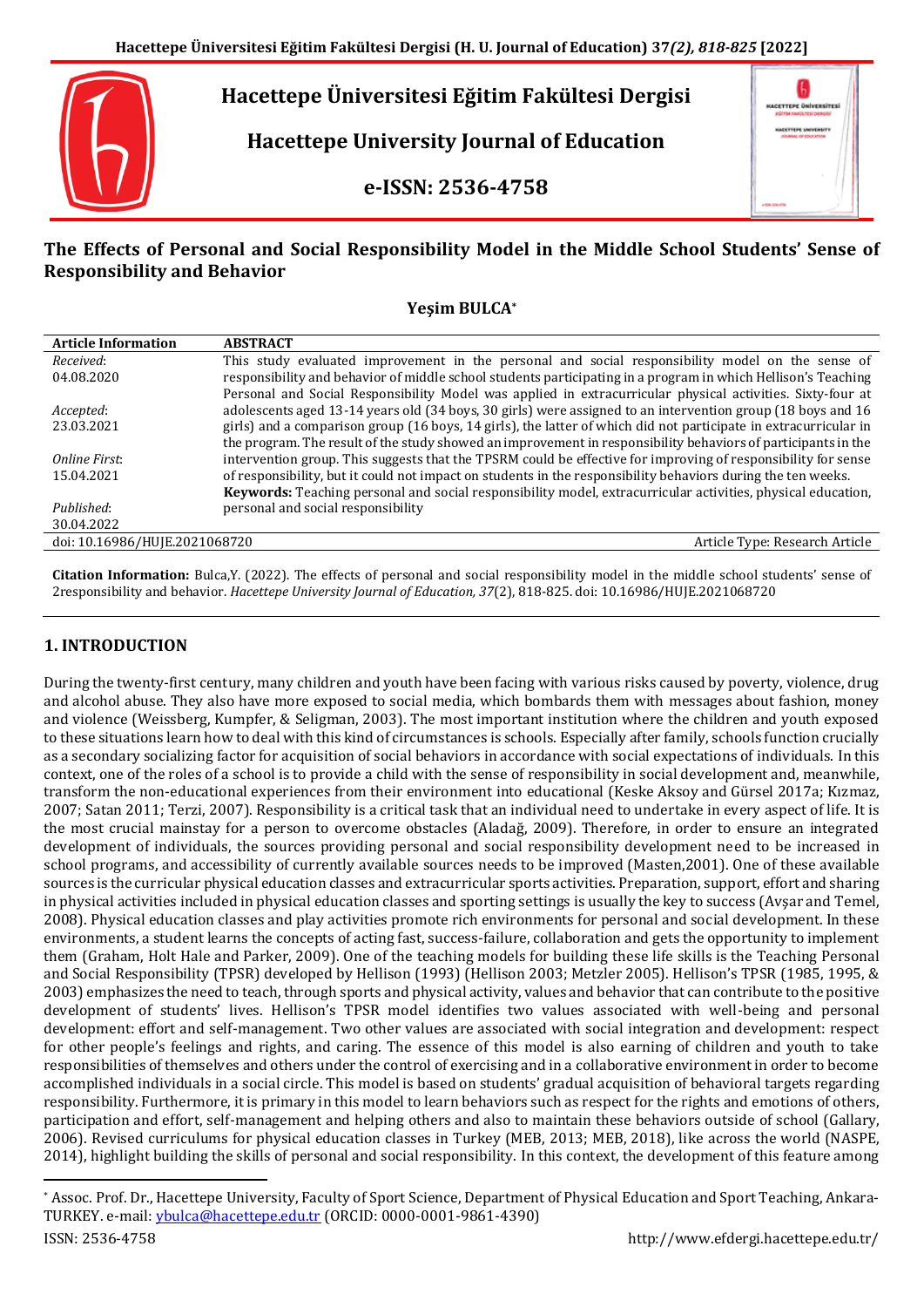the self-management and social skills, as constituents of life skills, (MEB, 2013) and TPSR as one of the models to be employed for the acquisitions in the curriculum are included in the physical education class curriculum revised in 2013 (MEB, 2018). The teaching objective of the personal and social responsibility model represents many objectives such as particular goals for students in order to attain particular responsibilities in five staged levels of this model, in addition to contribution to the wellbeing of others, being a good person and personal improvement. These levels are respect for the rights and feelings of others, effort and cooperation, self-direction, helping others-leadership and transfer outside the gym (Metzler, 2005). Hellison (1995) suggests that the physical education class is inadequate for students to experience decision-making environments although physical it offers rich learning environments for students to build personal and social responsibility (Cited by Graham, Holt Hale and Parker, 2009). Therefore, this model can help children by means of mindfulness speeches for the development of acceptable responsibility, group discussions, counseling, reflection time, personal decision-making and modeling of the personal and social responsibility behaviors. The literature on this model reveals that numerous studies have been conducted since 1973. These studies concluded that this model establishes a positive learning environment by enhancing the personal and social responsibility development when it is applied in the activities of physical education classes (Hellison and Martinek 2006; Martinek, Schilling and Johnson, 2001). In the recent studies, Gordon (2012) analyzed the experiences of physical education teachers regarding this model and stated that teachers reported positive improvements on teachers. Escarti, Pascual, Gutiérrez, Marin, Martinez, Tarin (2012) employed this model in physical education classes in Spain, primarily for students at risk of social exclusion, and according to the acquired results, they expressed that the efficiency of this model can be implemented to all of the curriculum field subjects. In the study aiming to improve the social responsibility of students with physical games, it was concluded that the students created opportunities to establish positive relationships, develop cooperation and teamwork skills, get to know each other and discuss justice problems (Race, 2011). In the study they examined fair play behaviors of 9<sup>th</sup> grade students according to Kohlberg's theory of moral developments, Keske Aksoy and Gürsel (2017a) demonstrated that students can internalize the concept of fair play and make decisions in accordance with their self-chosen moral principles. While the studies researching the TSRP as one of the models for children to develop and learn the skills in order to successfully adapt to different life challenges are being carried out more profoundly across the world, a limited number of studies are available in our country (Filiz and Demirhan, 2019; Keske Aksoy and Gürsel, 2017b).

## **1.2 Purpose of the Study**

We hypothesized that applying the TPSR model through extracurricular sports activities would be an appropriate medium for teaching personal and social responsibility and for experiencing success. For this research, values and behavior that can take responsibility awareness were associated with the TPSR model. These included respect for the rights and emotions of others, participation and effort, self-management and helping others and also to maintain these behaviors outside of school. Based on these details, this study addresses the impact of the personal and social responsibility model in extracurricular sports activities of secondary school students on responsibility feeling and behaviors.

## **2. METHOD**

## **2.1. Research Model and Participants**

This study is based on a matched pretest-posttest control group pattern (Büyüköztürk, Kılıç Çakmak, Akgün, Karadeniz and Demirel, 2017). The research model is demonstrated in Table 1.

Table 1.

| TUDIU 1.                                                               |                                                   |                                                     |  |  |  |  |  |
|------------------------------------------------------------------------|---------------------------------------------------|-----------------------------------------------------|--|--|--|--|--|
| Quasi-Experimental Model with a Matched Pretest-Posttest Control Group |                                                   |                                                     |  |  |  |  |  |
| Groups                                                                 | <b>Pretest Before Implementation</b>              | <b>Posttest During implementation</b>               |  |  |  |  |  |
| <b>Test</b>                                                            | Responsibility Feeling and Behaviors Scale (RFBS) | Implementation of extracurricular sports activities |  |  |  |  |  |
| Control                                                                | <b>RFBS</b>                                       | No intervention                                     |  |  |  |  |  |

The research was carried out in a state school in one of the most migration-receiving district of Ankara located to the east of the province, which maintains rural life traditions and of considerably low socioeconomic level (Kalaycıoğlu, Çelik, Çelen, Türkyılmaz, 2010). The 7th grade students of these school were provided with Sense of Responsibility and Behaviors of Responsibility Scale (SRBR) and asked to fill in these scales. 64 of the 185 students that filled in the questionnaire were selected. 34 of the volunteer students who could attend the extracurricular activity without any problems (18 males, 16 females) were assigned as the test group, and the other 30 (16 males, 14 females) were assigned as the control group. In order to match the test and control groups, the scale was distributed to these students again, and independent groups t-test was conducted on the obtained data (Table 2). The analysis revealed that there is no statistically significant difference between the student scores for the subscales of responsibility feeling (t  $(62) = 1.436$ , p = .156) and transference of responsibility to behaviors (t  $(62) = .983$ , p= .329).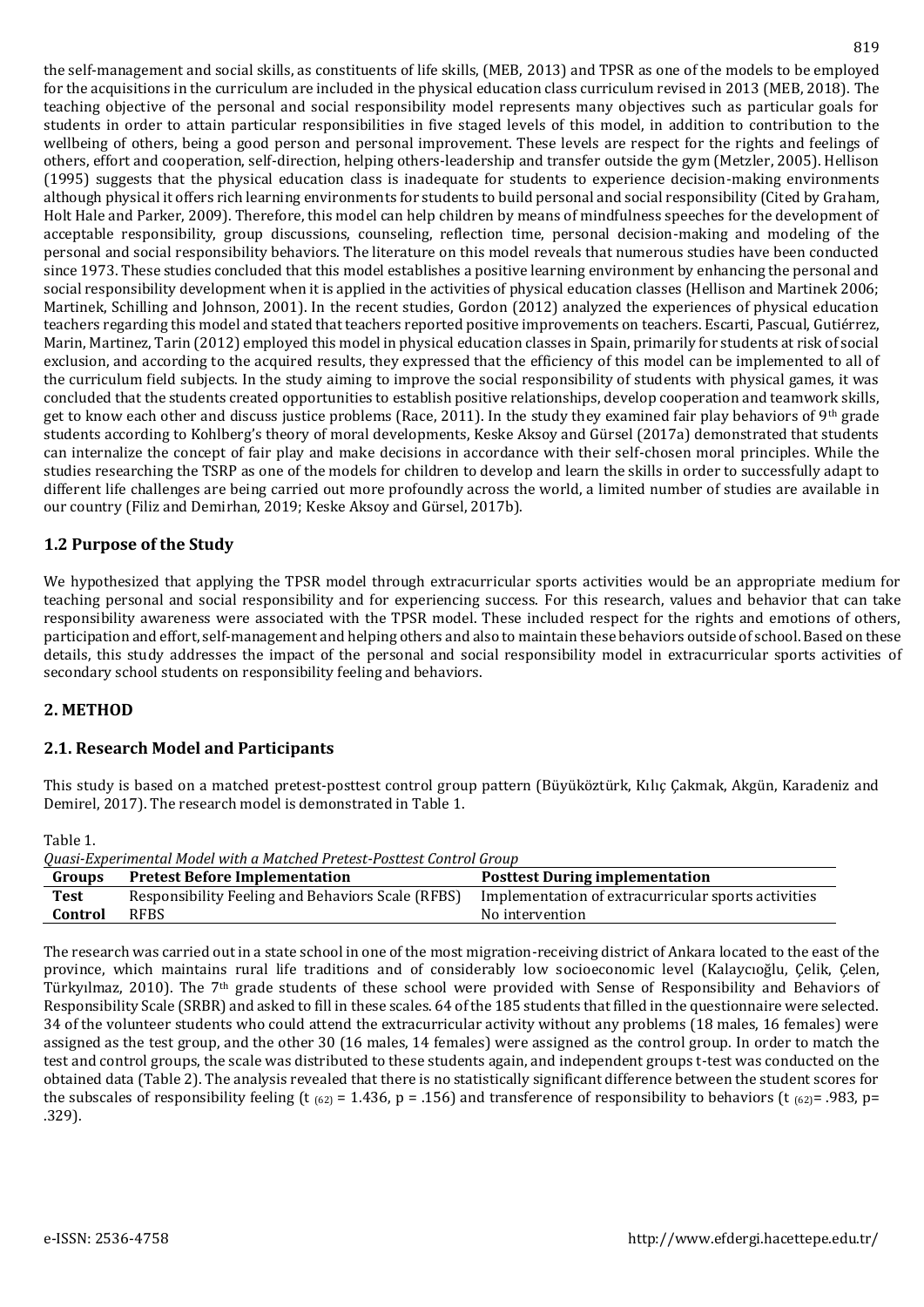| Table 2.                                                                                                     |  |
|--------------------------------------------------------------------------------------------------------------|--|
| Sense of Responsibility and Behaviors of Responsibility Scale of the Test and Control Group Pre-Test Results |  |

| Groups            | N  | <b>Pretest Sense of Responsibility</b> |      |       |      | <b>Pretest Behaviors of Responsibility</b> |      |      |      |
|-------------------|----|----------------------------------------|------|-------|------|--------------------------------------------|------|------|------|
|                   |    |                                        | sd   |       |      |                                            | sd   |      |      |
| <b>Test</b>       | 34 | 34.41                                  | 4.63 | . 436 | .156 | 34.33                                      | 4.06 | .983 | .329 |
| Control           | 30 | 34.33                                  | 4.06 |       |      | 34.20                                      | 4.16 |      |      |
| $\sim$ 0.0 $\sim$ |    |                                        |      |       |      |                                            |      |      |      |

 $p < 0.05$ 

The equivalence between the test and control group was tested and no significant difference was observed between the groups  $(p>0.05)$ .

## **2.2. Instrument**

Sense of Responsibility and Behaviors of Responsibility Scale (SRBR) developed by Özen (2013) was employed in the study in order to analyze the impact of SRBR on the assessment of students' sense of responsibility and transference to behaviors. It consists of the sense of responsibility towards 18 social situations and the behavioral of responsibility accordingly. While the feeling dimension represents the sense of responsibility experienced in social situations, the behaviors dimension represents the occurrence frequency of responsibility behaviors based on this feeling. Thus it measures the effect size of sense of responsibility in life and the extent of its transfer to behaviors. The scale has two parts. The first part of scale consists of sense of responsible in daily social situations faced in life, and the second part consists of the frequency rating of behaving responsibly in these situation (Özen, 2013). The scale composed of 18 items in total. Responses were classified according to a 4-point Likerttype scale anchored by never feel responsibility (1) always behave responsibility (4). Each item is designed to assess both the feeling and behaviors dimension of responsibility. Accordingly, the lowest possible score is 18 and the highest is 72 for each dimension of the scale (Özen, 2013). The reliability coefficient of the SRBR assessed with Cronbach Alpha was found .82. The Cronbach Alpha reliability coefficient on the data obtained was assessed in this conducted study too and was found as r= .67 for the responsibility feeling dimension and r= .75 for the responsibility behaviors dimension. The reliability coefficient of the SRBR assessed with Cronbach Alpha was found .82.

## **2.3. Implementation of the Program**

Ethics committee approval was obtained for research from the Hacettepe University Ethics Committee (dated 29.06.2015 and with the number 431-2054). The school principal and counselor were met and informed after the issue of the approval. In the end of the information meeting, the SRBR was conducted on the  $7<sup>th</sup>$  grade students, and the test and control groups were assembled. Afterwards, the families of the students in the test group were informed about the research and the necessary permissions were obtained from the families. The purpose of the research was explained to the students in the test group. The 40-minute extracurricular sports activities with TPSR were performed with the test group students two days a week (80 minutes) for 10 weeks after school. No intervention was carried out for the control group. SRBR was conducted in the test and control groups after the study ended.

Goals of the program: In this implementation of the TPSR model, the students learned responsibility progressively. Teacher's Responsibility: (a) To develop responsibility relationships and focus on strengths and positive behaviors, (b)To provide the students with opportunities to make informed decisions and to give back to their communities, (c)To talk about transfer. Structure of each session of the program. (a) Educational goal of the session: Arrival at the gym, during the first five minutes, the personal and social responsibility behaviors to be practiced that day were explained, in order to make the expectations of the class clear. The day's sport activity and its rules were explained. The aim of the activity was for the students to both practice responsibility and learn to behave according to the day's goals. The session lasted 20 minutes; (c) Group meeting: The students sat together in a circle with the program leaders. The students were given the floor so that they could share opinions, feelings and ideas about the games in general and the session in particular. The meeting lasted about 10 minutes. d) Evaluation and selfevaluation: Still seated in a circle, the daily session concluded with an evaluation by each student of his/her own behavior in class. Physical Activities. Physical activities were designed according to the educational goals of the responsibility levels. We sought to provide a variety of games. The games can be seen in Table 3 (Byl, 2002; Byl and Kloet VanGelis, 2014; Orlick, 2006).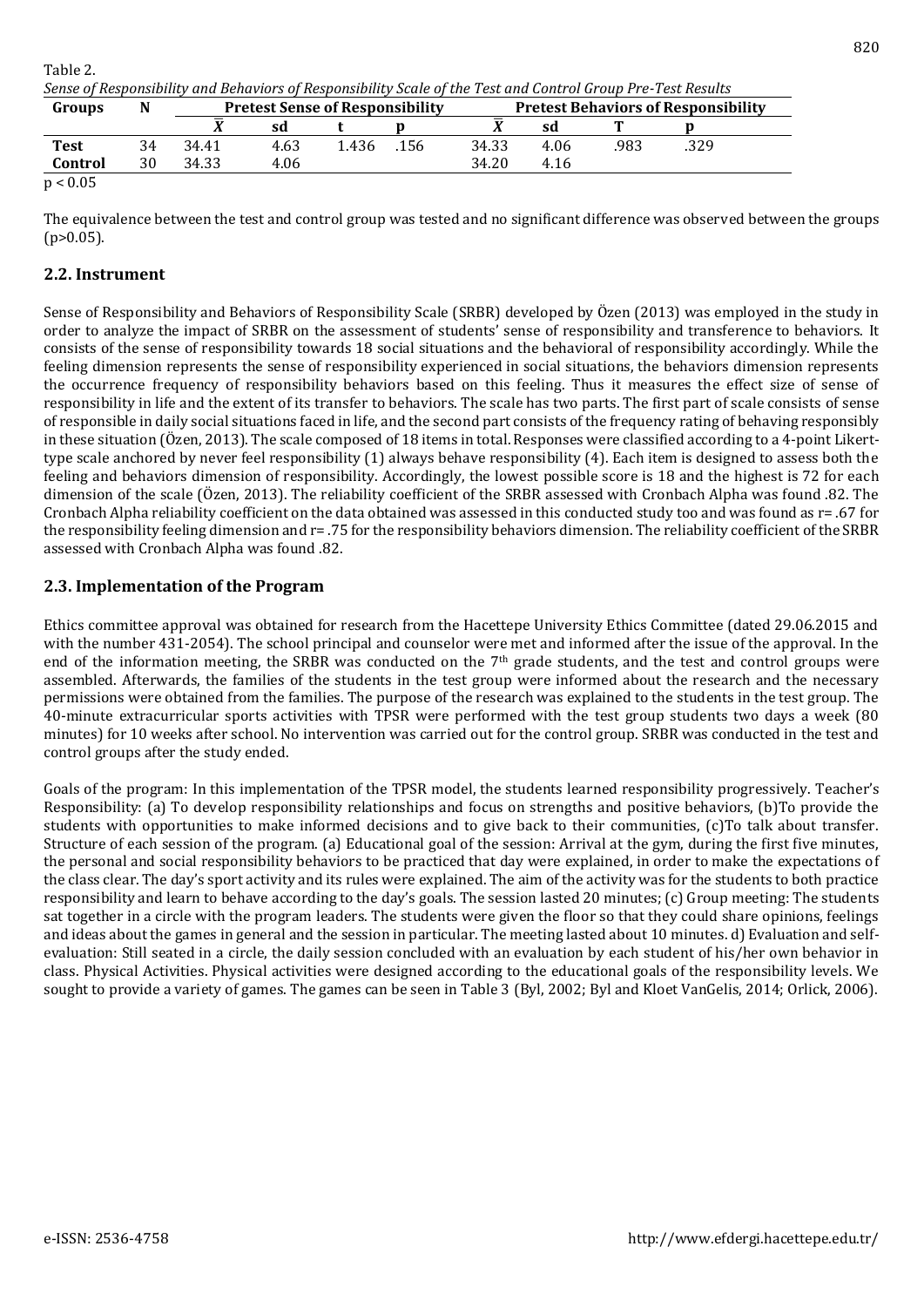Table 3.

*The Details of the TPSR Model Implemented on the Test Group*

| Week    | <b>Subjects</b>                                        | <b>Activity</b>                                                                                                                                                                                                                                                                                                                                                                                                                |
|---------|--------------------------------------------------------|--------------------------------------------------------------------------------------------------------------------------------------------------------------------------------------------------------------------------------------------------------------------------------------------------------------------------------------------------------------------------------------------------------------------------------|
| $1-2$   | Respect for the<br>Rights and<br>Feelings of<br>Others | -Warm-up activities (Informing the study participants about the subject, explanation of<br>the expectations and reading the study sheets on the wall)<br>-Playing the educational games for empathy (empathy hat, getting into character) and<br>respect (relay races-Circle Relay, Cumulative Relay, Blindfolded Obstacle Relay, Shuffle<br>Run, Custodian Relay, Arch and Roll Relay, Exercise Relay)                        |
|         |                                                        | Warm-down activities [Evaluation of the behaviors of both self through self-assessment<br>and friends with a thumb gesture (up, down or middle)]                                                                                                                                                                                                                                                                               |
| $3 - 4$ | Effort and<br>Cooperation                              | -Warm-up activities (Informing the study participants about the subject, explanation of<br>the expectations and reading the study sheets on the wall)<br>-Playing educational games for Effort and Cooperation (Cooperative Net Game and<br>Culture)<br>Warm-down activities [Evaluation of the behaviors of both self through self-assessment<br>and friends with a thumb gesture (up, down or middle)]                       |
| $5-6$   | Self-Control                                           | -Warm-up activities (Informing the study participants about the subject, explanation of<br>the expectations and reading the study sheets on the wall)<br>-Playing educational games for self-control (Rhythm activities)<br>Warm-down activities [Evaluation of the behaviors of both self through self-assessment<br>and friends with a thumb gesture (up, down or middle)]                                                   |
| $7 - 8$ | <b>Helping Others</b><br>and Leadership                | -Warm-up activities (Informing the study participants about the subject, explanation of<br>the expectations and reading the study sheets on the wall)<br>-Playing educational games for helping and leadership (ball games)<br>Warm-down activities [Evaluation of the behaviors of both self through self-assessment<br>and friends with a thumb gesture (up, down or middle)]                                                |
| 9       | Social<br>Responsibility                               | -Warm-up activities (Informing the study participants about the subject, explanation of<br>the expectations and reading the study sheets on the wall)<br>-Participation to an activity of a classmate and acting as a leader for her/him in replaying<br>the games learned<br>Warm-down activities [Evaluation of the behaviors of both self through self-assessment<br>and friends with a thumb gesture (up, down or middle)] |
| 10      | Social<br>Responsibility                               | -Warm-up activities (Informing the study participants about the subject, explanation of<br>the expectations and reading the study sheets on the wall)<br>-Participation to an activity of a family member and acting as a leader for her/him in<br>replaying the games learned                                                                                                                                                 |

### **Qualities of the academic performing the implementation process**

The person who executed the process with TPSR in the research is an academic instructing the classes of educational play and special teaching methods in the teaching physical education and sports teaching department at university for sixteen years.

and friends with a thumb gesture (up, down or middle)]

Warm-down activities [Evaluation of the behaviors of both self through self-assessment

### **2.4. Data Analysis**

In the data analysis, the t-test was employed for the equivalence of groups in the independent samples (Table 2) and 2 (Group) x 2 (Time) factorial analyses of variance with Repeated Measures in the second factor. The Group factor (independent variable) included both intervention and comparison groups (Büyüköztürk, 2011). The dependent variable was the RFBS scores of students, and the independent variable was the TPSR model implementation. In order to determine if the data acquired before the implementation corresponds to the assumptions of the analyses to be performed, Kolmogorov- Smirnov test was conducted to see if the distributions are normal in both groups for each dimension of the dependent variable. The result was  $p = 0.07$  in the responsibility feeling dimension, and p= .20 in the responsibility behaviors dimension.

### **3. RESULTS**

Table 4 presents the descriptive statistics (mean and standard deviations) related to the measures at pre- and post-test.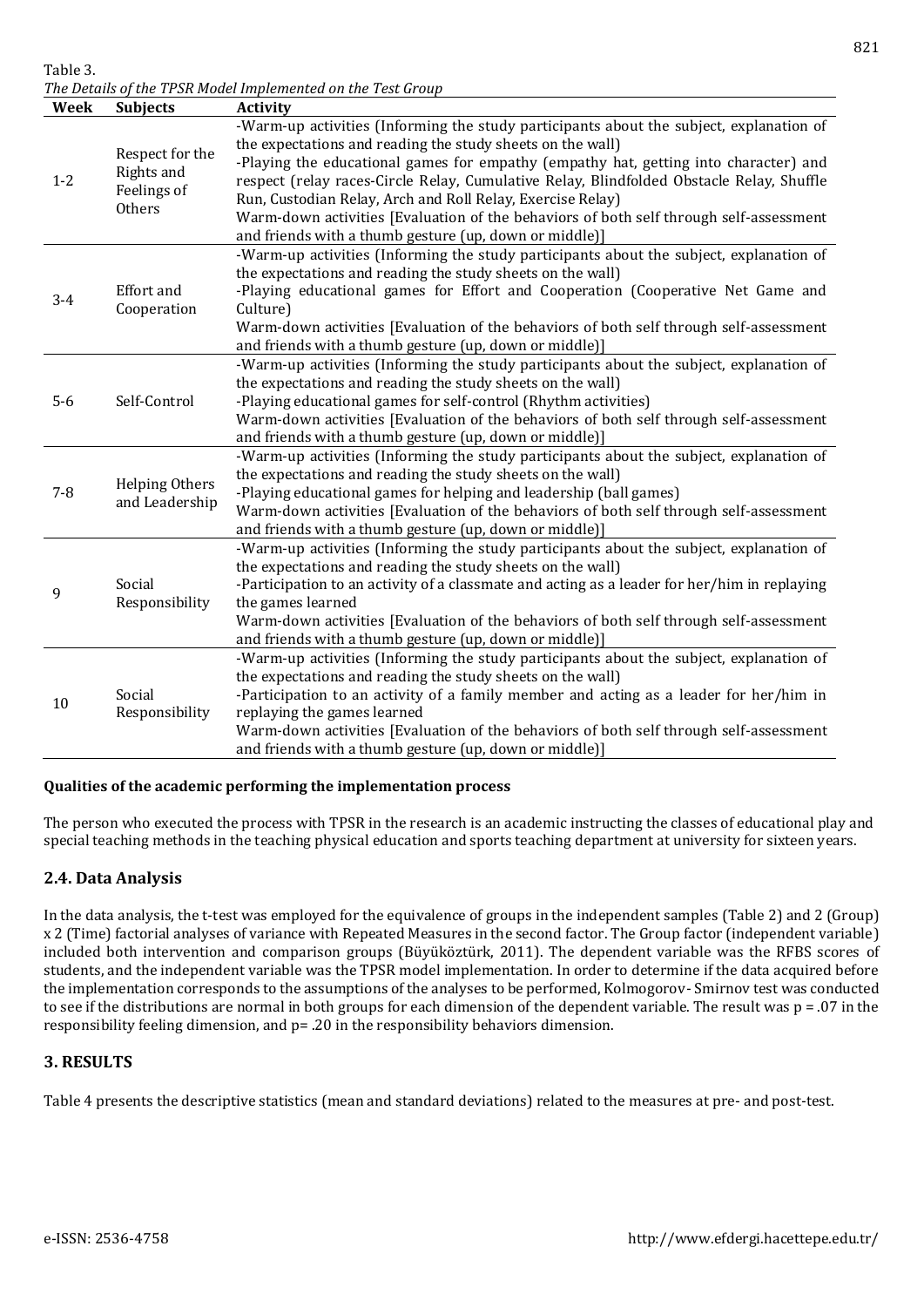Table 4.

Sense of Responsibility and Behaviors Scale of the Test and Control Group Pretest-Posttest Mean and Standard Deviations

| <b>Subscales</b>        | <b>Groups</b>      | N  | <b>Pretest</b> |           | <b>Posttest</b> |           |  |
|-------------------------|--------------------|----|----------------|-----------|-----------------|-----------|--|
|                         |                    |    | τz             | <b>SD</b> | ū               | <b>SD</b> |  |
|                         | Experimental Group | 34 | 35.41          | 4.63      | 42.76           | 7.26      |  |
| Sense of Responsibility | Control Group      | 30 | 34.33          | 4.06      | 35.46           | 3.97      |  |
| Responsibility          | Experimental Group | 34 | 35.85          | 4.94      | 36.76           | 4.49      |  |
| <b>Behaviors</b>        | Control Group      | 30 | 34.20          | 4.16      | 34.67           | 4.05      |  |

Table 4 shows that experimental group ( $\bar{X}$ pre=35.41±4.63,  $\bar{X}$ post = 42.76 ± 7.26) scores the sense of responsibility were significantly improved after the course; no significant improvement was noticed in the control group ( $\bar{X}$ pre = 34.33 ± 4.06,  $\bar{X}$ post = 35.46  $\pm$  3.97). The pretest and post-test mean experimental group ( $\bar{X}$ pre=35.85±4.94,  $\bar{X}$ post = 36.76  $\pm$  4.49) and control group  $(\bar{X}$ pre=34.20±4.16,  $\bar{X}$ post = 34.67 ± 4.05) results of the behavioral transference of responsibility of students did not show significant improvement was noticed the scores.

A 2 (group) x 2 (time) analysis of variance with repeated measures in the last factor was conducted to assess main and interaction effects on sense of responsibility and behavior.

Table 5.

|  | Time Effects and Interaction of Time and Group Effects in 2x2 ANOVA Sense of Responsibility |  |  |  |  |
|--|---------------------------------------------------------------------------------------------|--|--|--|--|
|  |                                                                                             |  |  |  |  |
|  |                                                                                             |  |  |  |  |

| $\overline{\phantom{a}}$<br><b>Source of the Variance</b> | .<br><b>Sum of Squares</b> | Sd | <b>Average of Squares</b> |        |         | n <sub>2</sub> |
|-----------------------------------------------------------|----------------------------|----|---------------------------|--------|---------|----------------|
| Group                                                     | 1266.337                   |    | 1266.337                  | 15.712 | $0.00*$ | .202           |
| Time                                                      | 774.552                    |    | 774.552                   | 63.985 | $0.00*$ | .508           |
| Group x Time                                              | 396.052                    |    | 396.052                   | 34.036 | $0.00*$ | .354           |
| Error                                                     | 721.448                    | 62 | 11.636                    |        |         |                |
| $*_{p<0.05}$                                              |                            |    |                           |        |         |                |

Regarding the interaction effects (time x group) of the 2x2 ANOVA (Table 5), the significant changes were found for sense of responsibility revealing that the TPRS caused substantial improvements in this variable (F<sub>1-62)</sub> = 34,036 p<0.05) for the participants in experimental group. Improvements in sense of responsibility were also confirmed with a considerable effect size  $(n^2$ partial=.354).

### Table 6.

*Time Effects and Interaction of Time and Group Effects in 2x2 ANOVA Responsibility Behaviors*

|                               | $\frac{1}{2}$         |    |                           |       |         |                |  |  |  |  |
|-------------------------------|-----------------------|----|---------------------------|-------|---------|----------------|--|--|--|--|
| <b>Source of the Variance</b> | <b>Sum of Squares</b> | Sd | <b>Average of Squares</b> |       |         | n <sub>2</sub> |  |  |  |  |
| Group                         | 145.389               |    | 145.389                   | 2.619 | 0.11    | 0.41           |  |  |  |  |
| Time                          | 15.196                |    | 15.196                    | 7.27  | $0.00*$ | 0.05           |  |  |  |  |
| Group x Time                  | 3.237                 |    | 3.237                     | 1.549 | 0.21    | 0.02           |  |  |  |  |
| Error                         | 129.586               | 62 | 2.090                     |       |         |                |  |  |  |  |
| .                             |                       |    |                           |       |         |                |  |  |  |  |

 $*p<0.05$ 

In the case of responsibility behavior, the main effect noted for group was no statistically significant  $F_{(1-62)} = 2.619$ , p  $> 0.05$ , but the time factor  $F(1-62) = 7.27$ ,  $p = .000$  was statistically significant. The interaction of time x group was no statistically significant  $F(1-62) = 1.549$ , p = .21 which demonstrates that the intervention produced an effect, with a value of  $\eta$ 2 = .02.

### **4. DISCUSSION AND RECOMMENDATIONS**

Regarding the question that the TPSR model through extracurricular sports activities or teaching personal and social responsibility and for experiencing success seems to confirm that the responsibility behavior of the participants improved during the course of the implementation of the TPSR. The results of our intervention indicate that the TPSR program, when applied to adolescents during the ten weeks, can produce an improvement of responsibility for enlisting sense of responsibility and behavior of responsibility. The result indicates that TPSR has effects on responsibility feeling of students. In other words, it can be suggested that the responsibility feeling levels of the students in the test group was increased as a result of participation in extracurricular sports activities. It was observed that the impact of the implemented model was efficient and effective in internalization of the responsibility feeling by students. In a similar way, the studies of Hellison and Walsh (2002), Hellison and Wright (2003), Race (2011) and Escartí, Gutiérrez, Pascual, Llopis, (2010), Escarti et al. (2012) reinforces the research results with their conclusion that TPSR implementation in youth at risk develops personal responsibility feeling.

Regarding the another result of this study is that employment of TPSR in extracurricular activities does not lead to a statistically significant difference between the pretest-posttest scores in the dimension of responsibility behaviors of students. This result indicates that the TPSR implemented for 10 weeks has an impact on students in the responsibility behaviors dimension, however, the impact level in not sufficient. The short duration of model implementation can a one of the reasons of this situation.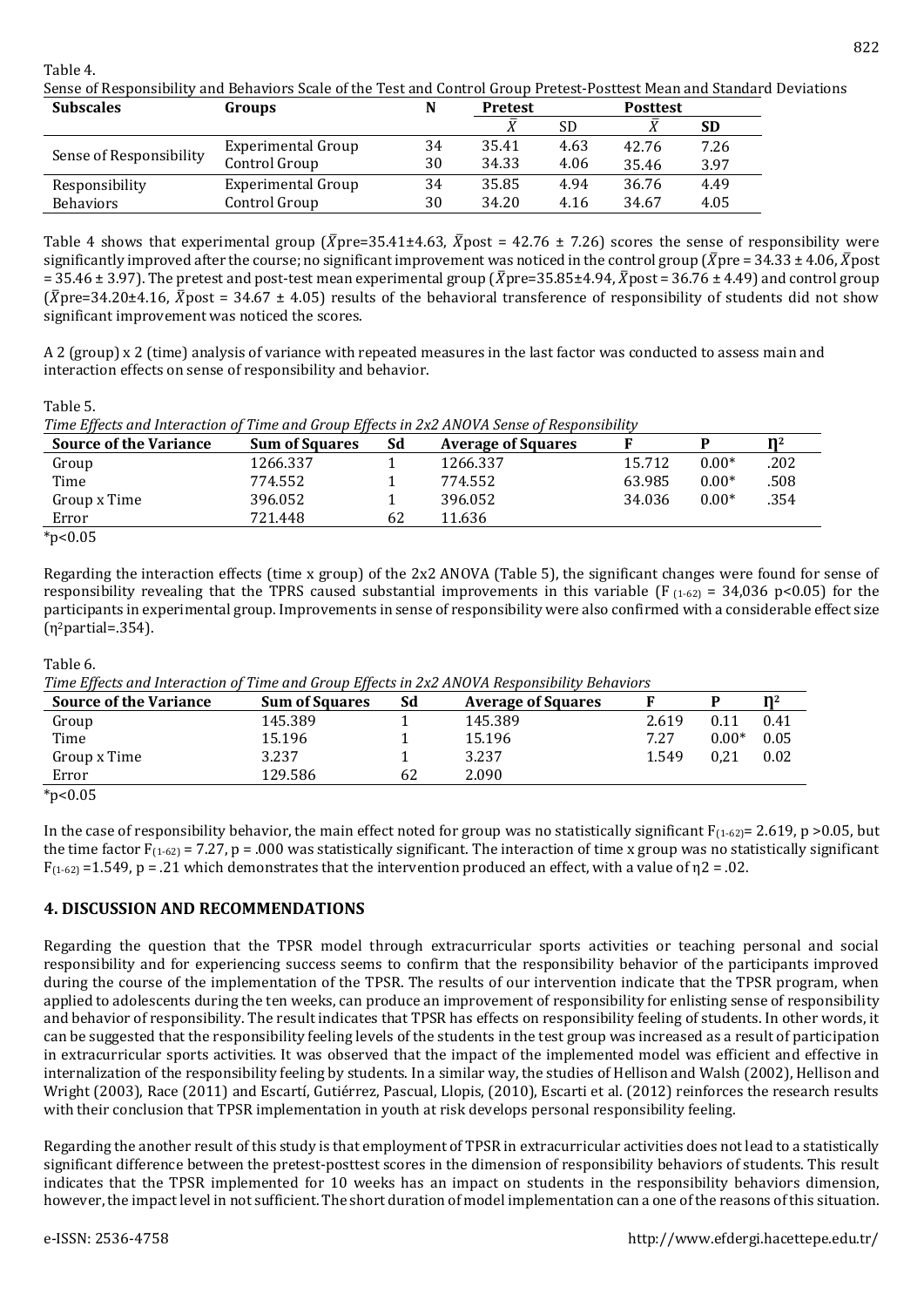Even though the students have acquired and internalized responsibility feeling, this duration could have been limited to create the necessary effect in order to transform this feature into a behavior. It has been reported in similar studies in the literature that, about one year is necessary for the development of these kinds of features (Escardi et al., 2010; Gordon 2012; Hellison and Walsh, 2002; Hellison and Wright 2003). Another factor can be carrying out the extracurricular sports activity play program in accordance with the concepts suggested by the model, neglecting to determine the needs of students. [Cecchini,](https://www.tandfonline.com/author/Cecchini,+José+A) [Montero,](https://www.tandfonline.com/author/Montero,+Javier) [Alonso](https://www.tandfonline.com/author/Alonso,+Alicia) [Izquierdo](https://www.tandfonline.com/author/Izquierdo,+Mikel) and [Contreras](https://www.tandfonline.com/author/Contreras,+Onofre) (2007) reported, in the study they researched the implementation impact of TPSR based on the argument that the needs of school-age youth is fair play and self-control, that the behaviors to win such as playing rough and committing fouls partially decreased in youth while the indicators of sportsmanship, pleasure and personal responsibility improved. In the study they conducted by determining the needs of 9th grade students regarding fair play behaviors and intervening with TPSR, fair play behaviors of 9th grade students, Keske Aksoy and Gürsel (2017a) observed that students can internalize the concept of fair play and make decisions in accordance with their self-chosen moral principles. These two studies in the literature conclude that focusing on a concept needed by students in implementation of the model produces more efficient results. Another factor for the model to be effective is considered to be the implementation of the games and activities, selected for the characteristics of the structures composing the themes of the model, by the students themselves. The students had difficulty in activities containing themes such as effort and self-control while they comprehended and performed the games and activities for collaboration, leadership and respect more easily. This condition can be considered as an impeding factor for the transference of responsibility feeling to behaviors.

Consequently, TPSR generated a statistically significant effect on responsibility feeling level of students and improved the level of responsibility behaviors but didn't produced any effect on it. Nevertheless, the teaching model implemented on students created a positive change in average points of both responsibility feeling and responsibility behaviors even though the students couldn't transfer the responsibility feeling qualification they learned by means of the model into behaviors. Therefore, it is considered that the students at risk can develop the responsibility feeling, one of the extremely critical affective behaviors for human life, and maintain this behavior if their teachers teach the physical education classes with the help of this model.

In accordance with the study results, the following can be suggested to researchers and trainers. Firstly, the requirement of activity selection and implementation can be satisfied according to the readiness of study participant students for each theme by determining the readiness levels regarding the themes composing this model (empathy, respect, effort, self-control etc.) at the start of a study. Secondly, it is crucial to conduct longer-term studies with more participants and in various grade levels in order to obtain more reliable results. Thirdly, in this study conducted, the impact of gender on this model couldn't be investigated due to the limited number of students in the test group. For further studies, research to observe the impact of gender on the model is also required. Finally, the study was designed only quantitatively. It is suggested to employ qualitative methods in addition to quantitative design in further studies.

### **Research and Publication Ethics Statement**

The author hereby declare that she has not used any sources other than those listed in the references. Ethics committee approval was obtained for research from the Hacettepe University Ethics Committee (dated 29.06.2015 and with the number 431-2054).

### **Contribution Rates of Authors to the Article**

Since the article has a single title, the idea application result and discussion were written by the author.

### **Support Statement**

The researcher did not receive support from any institution or organization.

### **Acknowledgement**

The author would like to thank the school principal teachers and all students at the school permitted by the Ankara Provincial Directorate of national Education for the completion of this study.

### **Statement of Interest**

In the study, there is no conflict of interest within the author or with other persons / institutions / organizations.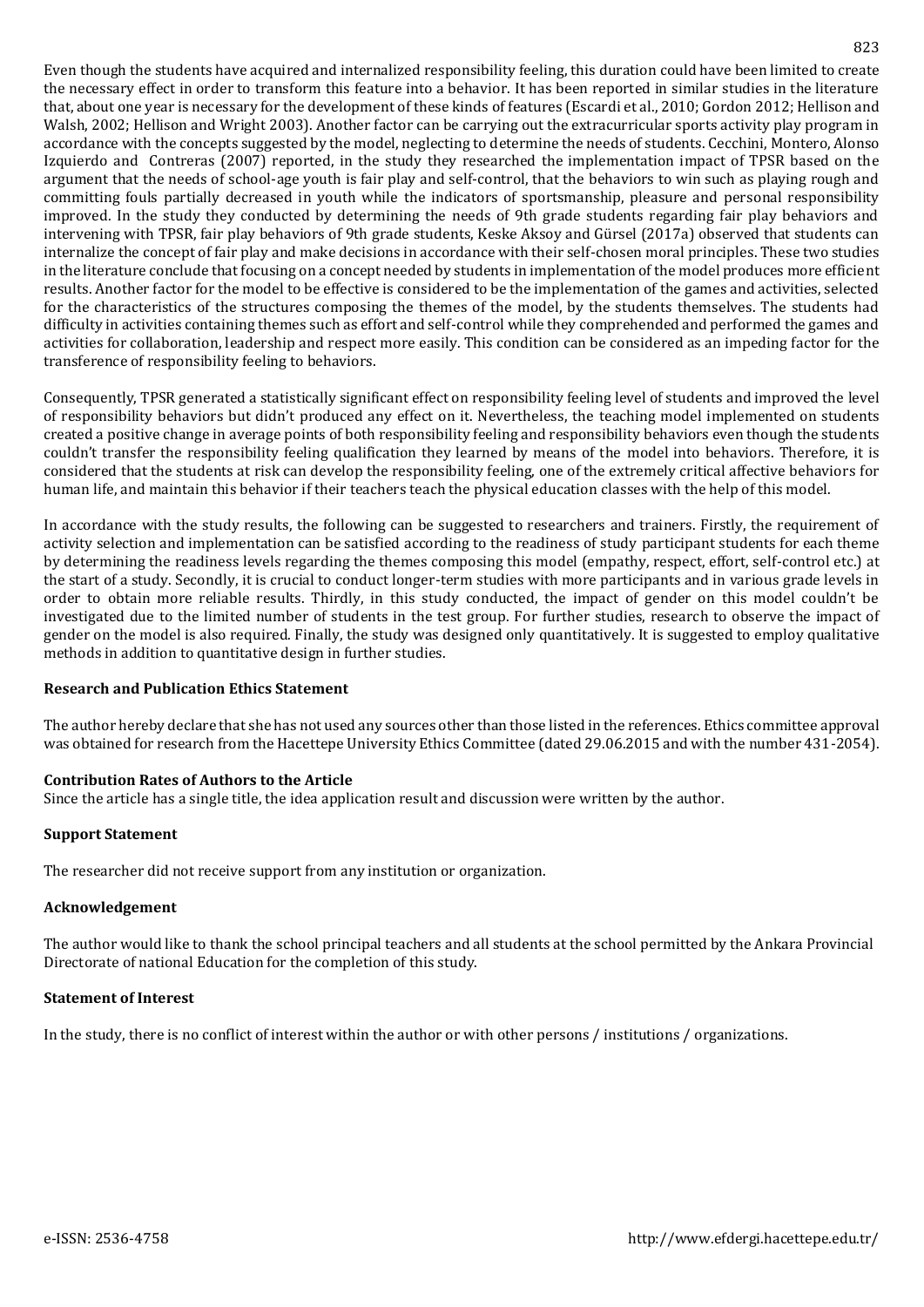## **5. REFERENCES**

Aladağ, S. (2009).İ*lköğretim sosyal bilgiler öğretiminde değer eğitimi yaklaşımlarının öğrencilerin sorumluluk değerini kazanma düzeyine etkisi.* Doktora Tezi Gazi Üniversitesi Eğitim Bilimleri Enstitüsü İlköğretim Ana Bilim Dalı Sınıf Öğretmenliği Bilim Dalı, Ankara.

Büyüköztürk, Ş. (2011). *Deneysel desenler: Ön test- son test kontrol grubu desen ve veri analizi.* 5.baskı. Ankara: Pegem Akademi.

Büyüköztürk, Ş., Çakmak, E. K., Akgün, Ö. E., Karadeniz, Ş., & Demirel, F. (2017). *Bilimsel araştırma yöntemleri*. 26.baskı. Ankara: Pegem.

Byl, J., & Kolet VanGlis, B. (2014). P*hysical education for homeschool, classroom and recreation settings*. New York: Human Kinetics.

Byl, J. (2002). *Co-ed recreational games.* New York: Human Kinetics.

[Cecchini, J.A.,](https://www.tandfonline.com/author/Cecchini%2C+Jos%C3%A9+A) [Montero,](https://www.tandfonline.com/author/Montero%2C+Javier) J., [Alonso,](https://www.tandfonline.com/author/Alonso%2C+Alicia) A., [Izquierdo,](https://www.tandfonline.com/author/Izquierdo%2C+Mikel) M., & [Contreras,](https://www.tandfonline.com/author/Contreras%2C+Onofre) O. (2007). Effects of personal and social responsibility on fair play in sports and self-control in school-aged youths. *European Journal of Sport Science*, 7(4), 203-211.

Escartí, A., Gutiérrez, M., Pascual, C., & Llopis, R. (2010). Implementation of the personal and social responsibility model to improve self-efficacy during physical education classes for primary school children. *International Journal of Psychology and Psychological Therapy.* 10(3), 387-402.

Escarti, A., Pascual, C., Gutiérrez, M., Marin, D., Martinez, M., & Tarin, S. (2012). Applying the teaching personal and social responsibility model (tpsr) in Spanish school's context: lesson learned. *Ágora Para La Ef Y El Deporte, Agora For Pe And Sport* 14 (2), 178-196.

Filiz, B., & Demirhan G. (2019) Use of personel and social responsibility model in bringing responsibility behaviors: sample TVF sports high school. *Eğitim ve Bilim, 44*(199), 391-414.

Gallay, L (2006). Social responsibility. LR Sherrod, R Kassimir, C Flanagan, A. Syvertsen (Ed), *Youth activism: An international encyclopedia,* 509-602, Westport, CT: Greenwood.

Gordon B. (2012). Teaching personal and social responsibility through secondary school physical education: *The New Zealand experience. Ágora Para La Ef Y El Deporte,* 14(1) Enero-Abril, p. 25-37.

Graham, G., Holt/Hale, S.A., & Parker, M. (2009). *Children moving: A reflective approach to teaching physical education.* (8th Edi) 131, USA: McGrawHill.

Hellison, D. (1985). Goals and strategies for physical education. Champaign, IL: Human Kinetics.

Hellison, D. (1995). Teaching responsibility through physical activity. Champaign, IL: Human Kinetics.

Hellison, D. (2003). *Teaching personal and social responsibility through physical activity*. Second Edition, USA: Human Kinetics.

Hellison, D., & Walsh, D. (2002). Responsibility-based youth programs evaluation: Investigating the investigations national association for physical education in higher education, *Quest,* 54, 292-307.

Hellison D., & Wright, P. (2003). Retention in an urban extended day program: A process-based assessment. *Journal of Teaching in Physical Education,* 22, 369-381

Hellison, D., & Martinek, T. (2006). *Social and individual responsibility programs*. Kirk D., MacDonald, D., O'Sullivan, M.(Ed). The Handbook of Physical Education, Sage, 610-626.

Kalaycıoğlu, S., Çelik K., Çelen, Ü., & Türkyılmaz S. (2010) Temsili bir örneklemde sosyo-ekonomik statü (ses) ölçüm aracı geliştirilmesi: Ankara kent merkez örneği. *Sosyoloji Araştırmaları Dergisi*, 13 (1) 182-220.

Keske Aksoy, G., & Gürsel, F. (2017a) Beden eğitimi dersinde bireysel ve sosyal sorumluluk modeli uygulaması: bir eylem araştırması. *Eğitim ve Bilim* 42(191),415-431.

Keske Aksoy, G., & Gürsel, F. (2017b) *Model temelli beden eğitimi öğretimi, bölüm adı: bireysel ve sosyal sorumluluk modeli* . A. Dilşad Mirzeoğlu (Ed.) Basım sayısı:1, 209-233 Ankara: Spor Yayınevi ve Kitabevi.